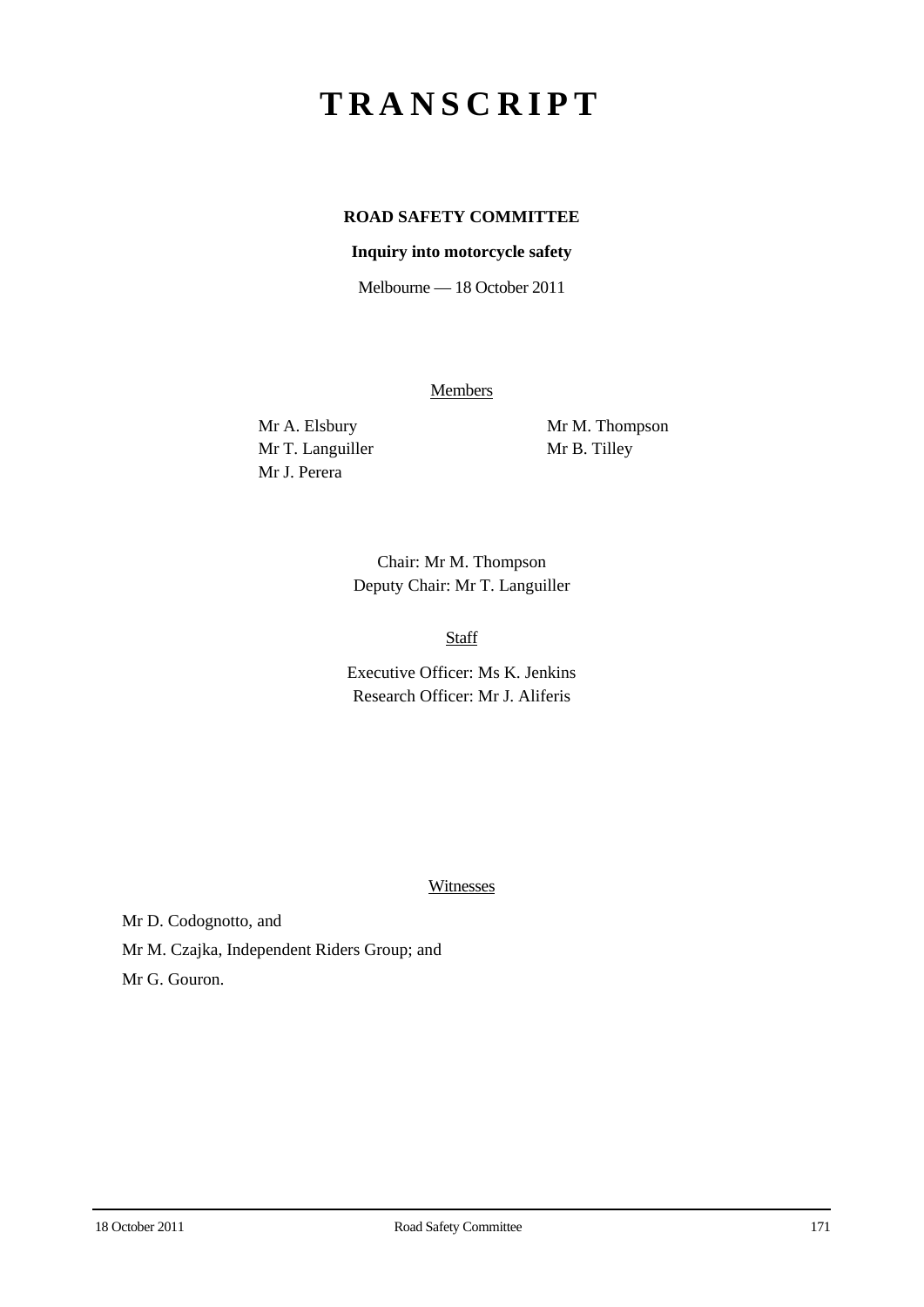**The CHAIR** — Welcome as to the representatives of the Independent Riders Group. Thank you for taking not only the time to present evidence now but for the time you have spent listening to the proceedings over the past two days more or less. For protocol purposes, you would be aware that your comments will be recorded by Hansard. You have the benefit of parliamentary privilege at the present time. Comments made outside the room will not have that benefit,. You will get a copy of the Hansard transcript and you will have the opportunity to correct typographical errors and return it, following which it will be placed on the web. We have received some 68 submissions, and the committee is very grateful for the keen-minded insights that come from many different perspectives and directions. We respect the experience you will bring to this deliberation as well, and I invite you to speak to your material, following which we will be pleased to ask questions of you.

**The CHAIR** — Please introduce yourselves and make sure that Hansard has a list of names. Can you then introduce yourselves so that Hansard has a record of who you are?

**Mr CZAJKA** — I am Michael Czajka.

**The CHAIR** — And Czajka is spelt C-Z-A-J-K-A?

**Mr CZAJKA** — Yes.

**Mr CODOGNOTTO** — I am Damien Codognotto.

**Mr GOURON** — And I am Georges Gouron.

**The CHAIR** — George with an S at the end?

**Mr GOURON** — With an S at the end, yes — the French way.

**The CHAIR** — And Gouron is spelt G-O-U-R-O-N?

**Mr GOURON** — That is right, yes.

**The CHAIR** — Good. Is it pronounced 'George'?

**Mr GOURON** — Georges, yes.

**The CHAIR** — Okay. Over to you.

**Mr CODOGNOTTO** — We very much appreciate the opportunity to have input. As you would be aware, we have already put in a submission that covers a fairly wide range of motorcycling and motorcycle-related topics. We come from the point of view of the actual users, so we consider ourselves to be stakeholders.

Georges is 66. He bought his first motorcycle in 1961 in France. He has done the overland route to Australia, he has been around South America and he is an honorary life member of the Motorcycle Riders Association. The two bikes before his current bike — he put over 200 000 kilometres on each, and 25 000 on the current one, which is fairly new. Georges brings a lot of information about the practical use of bikes in various conditions and about the clothing you wear on bikes to protect you and to remain comfortable.

Michael has a string of qualifications. He also has a lot of experience in motorcycle lobbying and on government committees and so on. He is 48 years of age, and he has been riding since 1983.

**The CHAIR** — In terms of the string of qualifications, do they relate to motorcycle riding?

**Mr CZAJKA** — Every one has in fact been used to advance motorcycling. I have a science qualification looking at materials; a nursing qualification — I have actually looked after riders in hospital; and an accounting qualification — I often look at the financials and costings of road safety projects. I have an IT qualification that is an information distribution technique that the TAC often needs to adopt; and I have an education qualification, which is communication, how to teach people, stuff like this and how you would communicate best with them. I think they are all motorcycle related; they are just unusually broad.

**The CHAIR** — I trust that leaves enough time for motorcycling.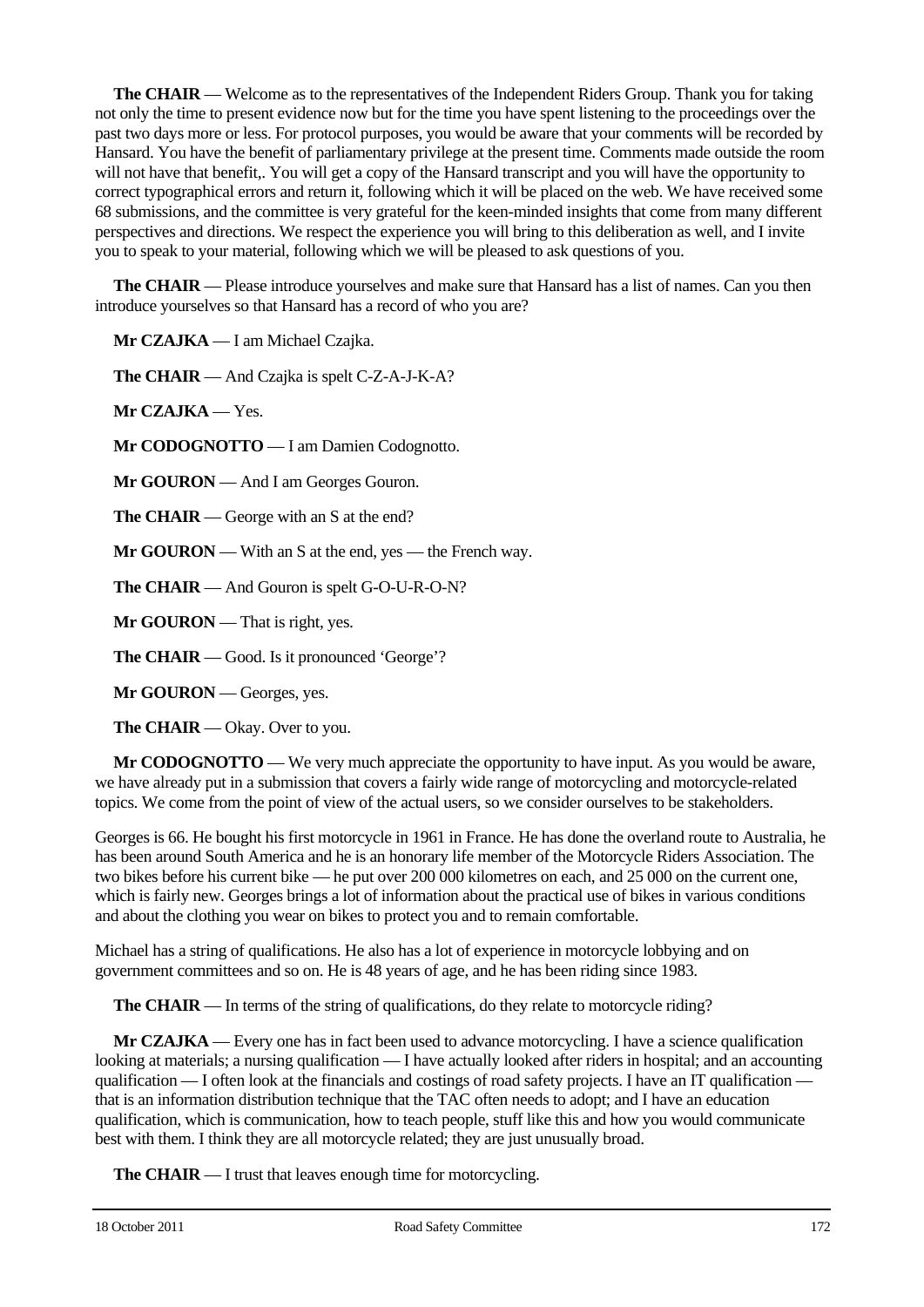#### **Mr CZAJKA** — Every day.

**Mr CODOGNOTTO** — I am 61 and have been riding motorbikes since 1967. I have had a lot of experience on government committees and in lobbying, and I was given an honorary life membership of the MRA in the 1980s and an Order of Australia Medal for my work, particularly community service work, through motorcycling in the 1990s. I still ride, and I tend to get very nervous and upset when I am away from the bike for too long.

#### **Mr ELSBURY** — We will try not to keep you then!

**Mr CODOGNOTTO** — I do not mind this sort of thing. Since the last inquiry, which produced three documents, these two are the keys: one on conspicuity and one on motorcycle safety in general. That is 1992 and 1993, so it is nearly 20 years since we did this. I worked with Ray Newland, who was then at VicRoads, to write the terms of reference for these two.

If you look at the last eight years of Victorian Auditor-General's reports, it shows 58 per cent in motorbike registrations from over 100 000 to 163 000 roughly. These figures are from February this year. Motorcycle licence-holders have gone up to 326 000; that is a 36 per cent increase. I would think their use for daily commuting is a really major area. Around the city, St Kilda Road and the inner suburbs you see lots of scooters and smaller motorcycles that are specifically for commuting. There is also a role for scooters and smaller motorcycles in outer suburbs to get people who may live 2 kilometres or 3 kilometres from, say, from a railway station or a bus terminal to public transport to the city to work. In regional centres too — Geelong and Ballarat — people go to the railway station and leave their bikes there. You can park six to eight motorbikes or scooters in the space of one car. They are very efficient space wise and they help out with parking.

There is another area that we are working on with Tourism Victoria at the moment — that is, developing a strategy plan for recreational riding. People do not understand just how much money is spent by motorcyclists just on an average weekend, and it is pretty much year-round, because with the protective gear we have now, you can ride in winter and summer. It is obviously more pleasant in spring and autumn, but it can be a year-round occupation. The bicycle community already has a tourism strategy plan, and the estimate from Tourism Victoria is that \$362 million a year goes into the Victorian economy just from bicyclists touring. We believe, from the informal surveys we have done, that the value of motorcycling to Victoria is greater than that in terms of coffee, fuel, food, accommodation and so on. Then there are the off-road bikes, which are not exactly our area, and other people have spoken to that.

Information from the Federal Chamber of Automotive Industries which came out last Thursday shows new bike sales to the ninth month of this year have increased by 4.5 per cent with strong growth in scooter sales, which is fairly obvious. One of the things we would mention is that when people look at the market outside the industry — VicRoads and the TAC — they tend to look just at new bike sales. That is one of the problems we have with data. We should be looking at all sales, because the second-hand bike market is a big market too, and obviously it tells us something about who is out there, what they are riding and so on.

In preparing for today, I looked at a couple of documentaries. We got this one from the Parliament, and I recommend it to everybody; there are a number in the foyer here. It is called *From Westminster to Spring Street — Governing Victoria*. It gave me some really important insights because basically what it says is that in our system of government there are checks and balances, and this committee and this hearing is one of the checks and balances. We have a problem where we have road safety split up into various departments. They all have their own agendas and that is damaging the quality of data and the availability of data, and it means also that people who have something to contribute are quite often locked out of the system. There was another documentary that I also watched to refresh my mind. Basically, in my opinion, this relates to VicRoads. I recommend it to the committee as well.

**Mr ELSBURY** — That is the standard training manual.

## **Mr CODOGNOTTO** — Yes.

**Mr CZAJKA** — For anybody who cannot see, it is *Yes, Minister*.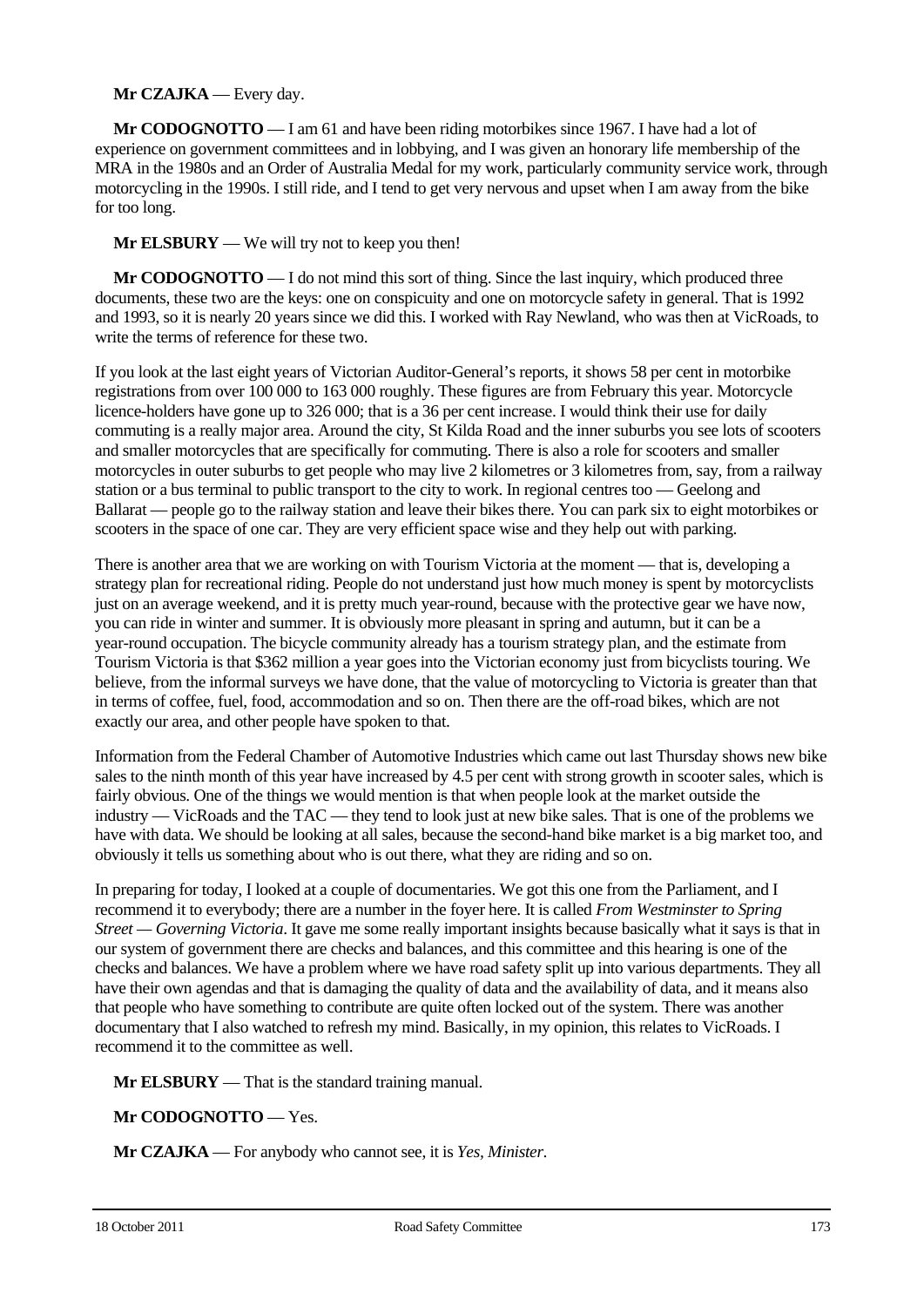**Mr CODOGNOTTO** — It is *Yes, Minister*; I think it is series 1. What we are going to put before you are some elephants. When people talk about elephants in the room, they are taboo subjects; they are things we do not want to talk about. I have noticed here that one of the clear taboo subjects that no-one has mentioned is that when somebody winds up like the 50-year-old that Professor Gruen from the Alfred mentioned — he was the only person to mention that that guy would not have been in the condition he was in if he had not been clipped by a car. Who causes the greatest number of bicycle, pedestrian, motorcycle and scooter injuries? The answer is car drivers. They make a mistake or they do not look. We have heard a lot about them not looking. It is not that they cannot see things — they avoid lampposts because they can see them. The only area where they could possibly run a credible argument is that speed and distance perception could be a problem. But not looking should not ever be accepted as an excuse for running into somebody. Once they say, 'I am sorry, I did not see him', that is either an admission of incompetence — in other words, their eyesight is not good enough and they need to be tested — or it is an admission of negligence; they did not look. That is the way it should be taken when they look at a crash scene. But unfortunately, with bike crashes, they do not.

**Mr CZAJKA** — I think the previous inquiry made a similar point — that is, that other car drivers were not expecting to see, be it buses, trams or trucks. They are also not seen sometimes. They are simply not expecting to see them, so there is a problem with training.

**The CHAIR** — What year was that report, please?

**Mr CODOGNOTTO** — March 1992. It was an inquiry into motorcycle visibility. Much of what was recommended from that has happened. It talks about increasing the frontal area of bikes so you can see more. In those days most bikes did not have fairings; they just had a headlight and a mudguard. Now they have fairings that are much bigger. They have reflectors that face forwards, sidewards and to the rear. All bikes are sold with the lights on now; they are hardwired. It is not law that you have to have your bike hardwired, but that is the way they are brought into the country. We said to VicRoads at the time, 'Please research this. You have 10 years before the light laws and conspicuity come in. For the next 10 years please research it'. We could have some really good information about conspicuity, about lights on, about the colour of clothing and garments and all of that. We could have really solid data. They said, 'No. We are not putting any effort into that'.

A similar thing happened with the 250cc law. Everybody said, 'Motorbikes are getting too powerful, so we will reduce the size of the motor' which, even to a non-mechanical-type person like myself, was stupid, because they make race bikes with 125cc engines. It was obvious that the minute you put a restriction of 250cc on the engines they were just going to soup them up and you would have race replicas out there and people would be restricted in their choice of machines. You could have a very large person on a tiny little bike with a very high-revving engine with no low-down torque, putting themselves in danger on a really potent little piece of equipment that is a heap of fun for someone who knows what they are doing but is not good for novices. So they said, 'Novices can have only those bikes'. We said, 'Okay, if you are insisting on doing that, please let us have research into what sort of bikes are crashing. It is easy to collect that information from the registration number; you will know the size and type of the bike'. But again, no, they were not going to collect that because, we felt, it might interfere with some of their theories.

**Mr CZAJKA** — I was going to add that one of the documents I submitted was on training basically as risk management. The girls indicated earlier that they were really not sure what they should do around bikes. There are easy ways to train people on this; that is what the risk management document talks about. It defines risk management as avoiding risks to prevent accidents. It also mentions that defensive riding has a perception which it discounts as a somewhat misleading term. At least they may mislead you, change the way you think about things, so risk management is a better, more encompassing term which makes people think holistically rather than narrowly — not just the hazard you can see but what risks might be out there. That includes things like bike rider attitude. It is a broader concept than just a hazard.

Defensive riding and risk management strategies have not been funded very aggressively. In fact most of the research has been done just on skills. They consider that defensive riding, but it is not really. With risk management, as taught in a classroom, a book can be used to teach. An instructor helps the student to visualise what is occurring on the road. That is a visual tool. There is a video which helps you visualise a dangerous situation through an interactive experience on a computer where you have to make some kind of decision, like the girls were talking about. You have set of VR goggles and a dummy motorcycle. You are working way up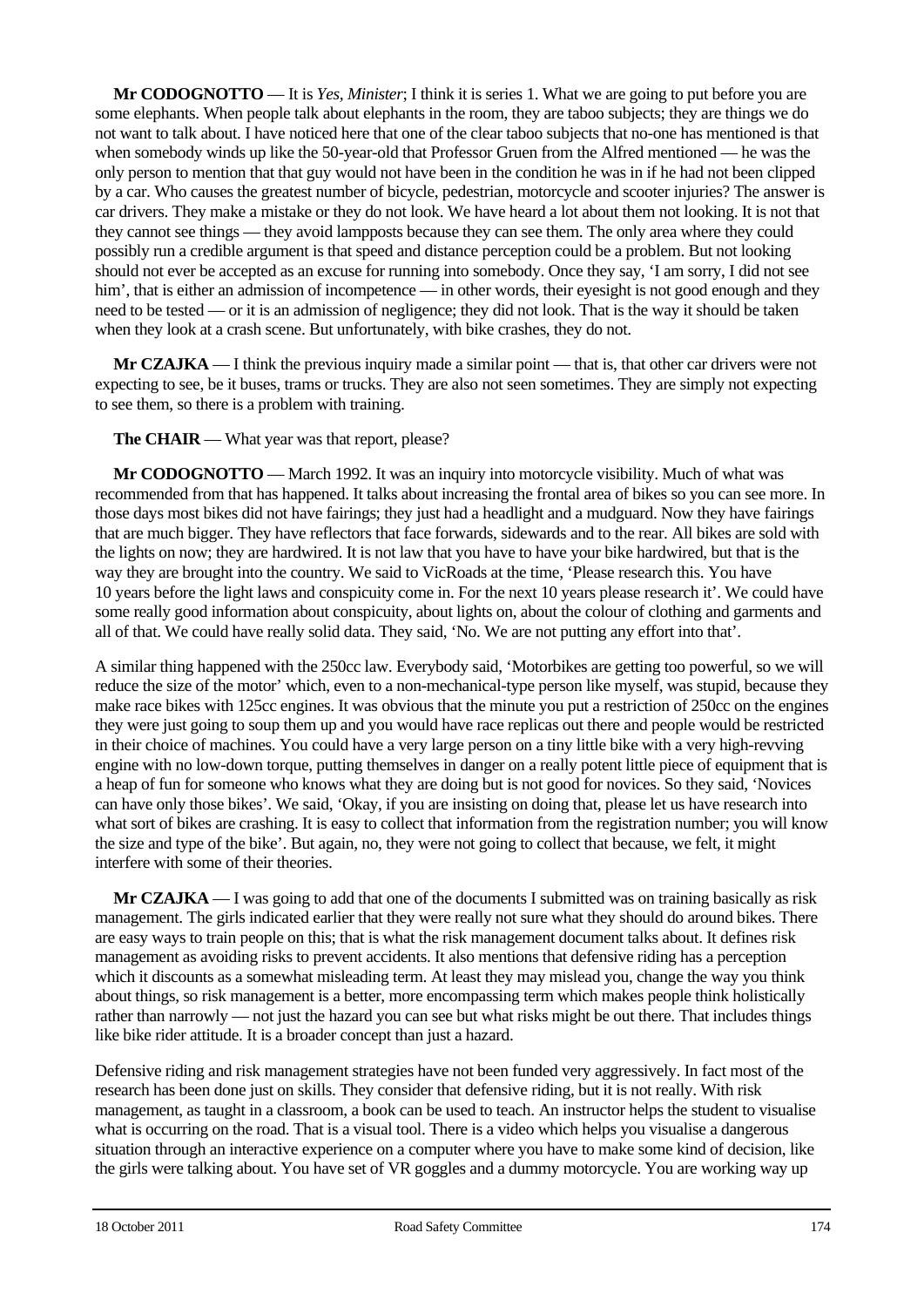the scale. Each one is more realistic than the preceding one, and of course you have a cross-trade-off. You want to produce it at the lowest possible cost for the greatest benefit.

I am arguing that there is an advantage to a computerised system that is interactive, because it can be produced at a low cost — probably \$1 a disk — or distributed straight off a website with distribution costs of about 10 cents per download. The advantage of the computerised system is that you cannot put a rider, a potential rider or even a car driver in a dangerous situation. It is not possible, except in virtual reality. The message is consistent each and every time. The participant's attention is held every time; it holds the attention well. It does not require reading; a large number of people do not read very well — about 25 per cent of the population. It provides iteration, and it gives you a chance to practise those skills repeatedly until you get it right. It is non-threatening; you are not going to get killed. Even if it is a dangerous situation, it is all in your mind, and the mind is a very powerful thing. Athletes visualise what they are going to do to train sometimes. It provides objective feedback on how well you are doing, and it is cost effective.

This cuts both ways. This should happen both for bikes and for car drivers. Half the problem at least is the car driver. You do not want a car driver not to be looking for you, and the way to get them to look is to include motorcycles in their training products. Currently training products that are starting to go down this path do exist. One of those products is the TAC Ride Smart CD. There is also a Drive Smart CD for cars. The trouble with them is that they do not go far enough. They did not involve enough data. There is not enough motorcycle involvement there, it is not as interactive as it should be and the resolution is very poor.

These are some ways that you can address the issue practically and very cost effectively. I might add that the TAC is very happy with the product they have. It is one of their most successful products, yet they fought every inch of the way before they produced that product. They produced it with cut-offs from their car product; they would not fund a full product.

**Mr CODOGNOTTO** — Having said that, the TAC is one of the areas we have a problem with; it tends to be an isolated monarchy or province or something.

#### **Mr CZAJKA** — It is a monopoly.

**Mr CODOGNOTTO** — It works with VicRoads and the police to an extent, but just the same as VicRoads and the police have their own little areas of authority and play their cards close to their chest, the TAC is a semi-government insurance company. It has in its legislation, I understand, and a responsibility to reduce road trauma, reduce the cost of it or both. I have not read that item, but that is what I understand. It is a state monopoly. It sells a compulsory product, so it has no need for a corporate image. You can have some image, but it does not need to have a corporate box at the MCG and it does not need to be on sportsmen's jackets — a lot of money. It certainly does not need to be putting up ads that are for motorcyclists that are basically telling car drivers that they do not matter because they are irresponsible jerks — 'Riders, you reduce the risk, you are at fault, you are to blame'.

We believe that the money spent on self-promotion should be invested in the welfare of the victims. You heard about the damage done to the 50-year-old father, the businessman, and how his life and his family's life in the future is going to be very difficult. TAC money ought to be put into rehabilitation and into better facilities at rehabilitation centres like Royal Talbot. It should be put into real medical research. The doctor asked me as he went out — they need money to run a conference, and they are looking for sponsors — how much did that advertising before the grand prix telling drivers that we should reduce our own risk cost? They could have funded the doctors conference 10 times over with the cost of that commercial advertising.

The reason for this, we think — or one of the contributing factors — is that the TAC has a board of nine directors. If you go to their website, you will see that all nine of them are administrators, financiers and high-level academic businesspeople. They are well qualified for that role — that is, a company role. There is nobody on that board, according to the write-up on their website, who has any understanding of or qualification in transport. There is nobody on that board who has any understanding of or qualification in road safety, let alone motorbikes and scooters. That board is totally unbalanced. The Assistant Treasurer wrote to me in March this year, and he said, 'I unequivocally concur that road safety and road transport issues are important. I expect the TAC and its board to consider such items at all times, where appropriate, so that the TAC can meet the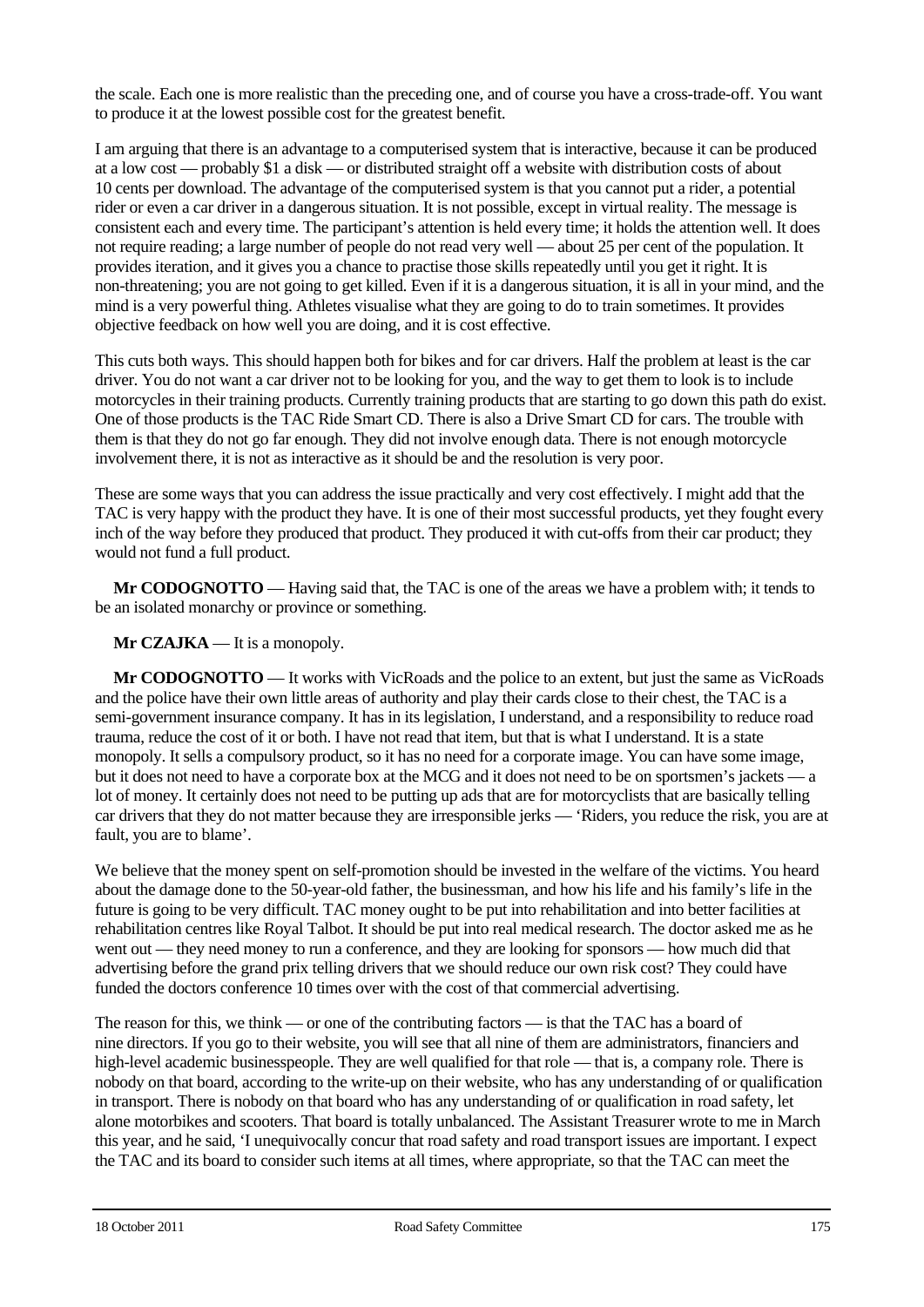needs of the Victorian community'. The TAC is not meeting our needs, and we are a legitimate part of the Victorian community.

To give you an idea of how they can give you misinformation or a misleading figure, we had the TAC say that they collect from motorcyclists \$53 million a year, but they pay out in compensation 20 million. That sounds —

**Mr LANGUILLER** — 150, that is what they said — 53 collection and 150 expenditure.

**Mr CODOGNOTTO** — Okay. I am happy you have done that. But the thing they left out is our premium. We pay as much premium to have one bike on the road as a four-wheel-drive, and that is a lot more than \$53 million. That is only the discriminatory tax they put on us. One of the problems we have is that different departments have different agendas — for example, none of us, including Professor Wigan, can get on or even appear at the Motorcycle Advisory Group. They just do not want people who do not agree with them. They have some secrecy or confidentiality controls, and they have the right of veto for any material going to the minister. If they do not like something, it does not get to Terry Mulder. If there is a paper that comes up and they are not too happy with the way it came out, it stays confidential and never gets released. The full report of the wire rope barrier tests at Laverton 10 years ago has never been released.

**Mr CZAJKA** — That is one of the reports Telmo was asking about.

**Mr LANGUILLER** — Can you name them, as a matter of interest?

**Mr CODOGNOTTO** — That is one of the problems. If you can name the reports, I can go and get freedom of information and we have a chance of getting them.

**Mr CZAJKA** — It was a private report done by Professor Raphael Grzebieta in about 2001, which is why we have never been able to access it. It has been quoted by every major researcher except us. We cannot get hold of it. I know it has some unusual facts in it.

**Mr LANGUILLER** — Have you sought that report under FOI?

**Mr CZAJKA** — It is not subject to FOI. We tried through VMAC. We could not get it. There are reports like that that we have drawn your attention to. In the wire rope barrier document, which you should have, it is mentioned that this report is missing. I have identified it as closely as I can.

**The CHAIR** — Was it a TAC-initiated report? Who funded it?

**Mr CODOGNOTTO** — VicRoads, I think, wasn't it?

**Mr CZAJKA** — No, I do not think it was. That is the point. That is why it is not subject to FOI.

**The CHAIR** — Which university did the professor work with?

**Mr CZAJKA** — He was with MUARC at Monash, and it is Raphael Grzebieta.

**Mr CODOGNOTTO** — I think he is in Sydney now, isn't he?

**Mr CZAJKA** — He is all over the place. He is a transport engineering professor as well, and he has taken on motorcycles a little too. We just cannot get this report. We always get it quoted against us, but we do not know what is in it. One of the famous quotes was that wire rope barriers stop 100 per cent of crossovers. We know that is not true. They do not stop trucks, they do not stop motorcycles and they probably do not stop other vehicles as well.

**The CHAIR** — I am a little conscious of time, and we have about 10 questions that are part of our brief to run through. We are meeting with Professor Raphael in Perth in a month or so.

**Mr CZAJKA** — You could ask him about the report then.

**Mr CODOGNOTTO** — In the 2005 report of the Road Safety Committee's inquiry into crashes involving roadside objects, the executive summary on page viii says:

 $\overline{\phantom{0}}$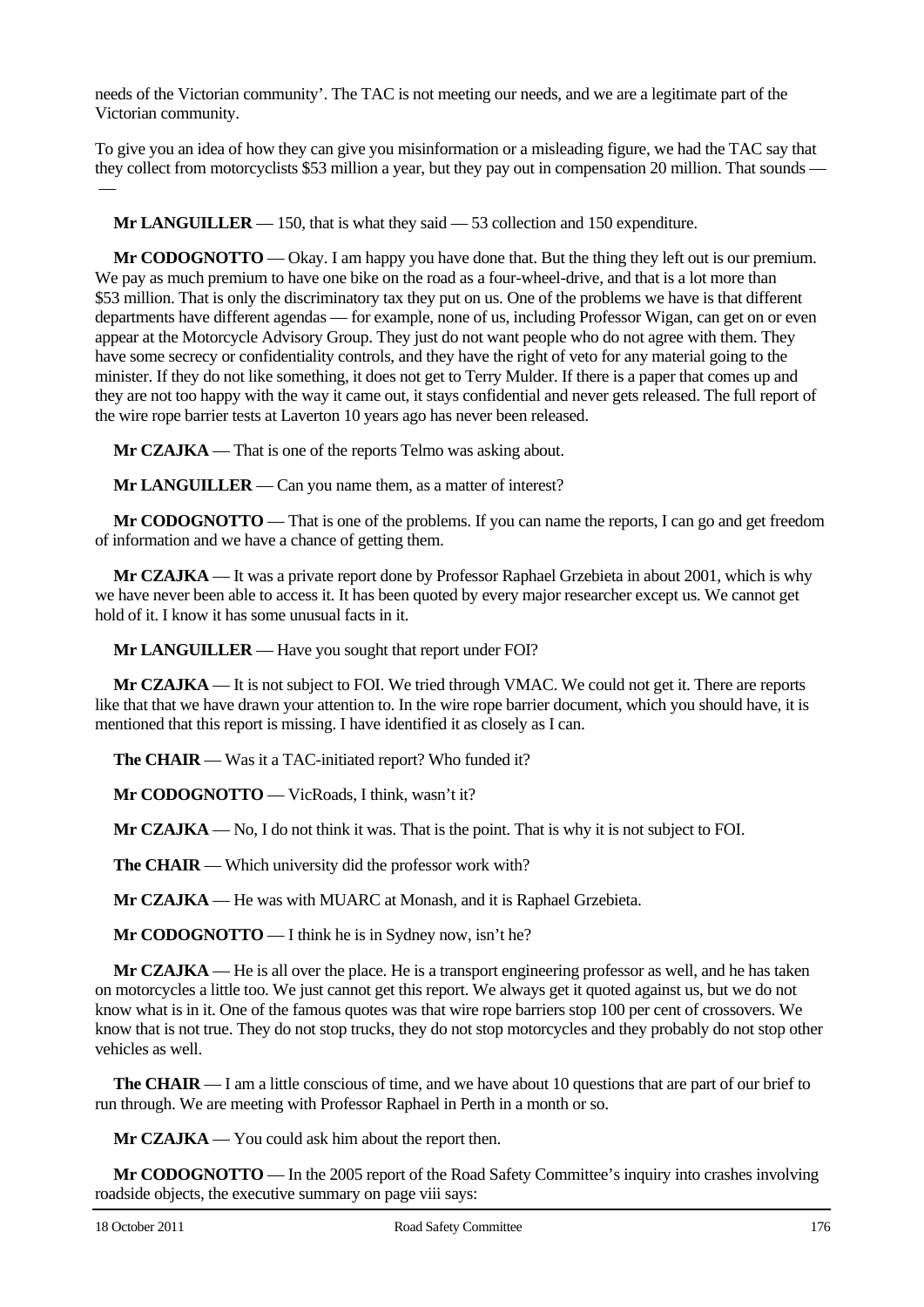The committee noted a number of areas where crash information was missing or could be more detailed.

The 2006 report of the committee's inquiry into driver distraction says:

In view of a lack of suitable definitions, categorisations and suitable data, Victoria and most other Australian jurisdictions are not well placed to accurately assess the role of driver distraction on crashes.

In every area of road safety, we do not have the data. We are not investing enough in good-quality science. We have government departments that are fragmented, so you never know who is going to do what and where. They take money and say, 'Here's the brief — that's what we want — and here's the money to pay for it'. The research organisations have to take that into account, and we get bad data as a result. We believe we need an independent road safety authority.

**Mr CZAJKA** — I can summarise that for Damien. We came up with a strategy a while ago for safe roads, safe vehicles and safe people which is visual in nature, but in the middle of it we added safety information because it was obvious to us that this information was not flowing. It seems to be a motorcycle problem. Many other groups do not have this problem; we do. If you do not get the information, you are making bad decisions.

I can also address the motorcycle costs. We found that, yes, the figure is 1 to 3. A lot more is paid out than is paid in, at least apparently. When you take into account that motorcyclists own cars as well, we are actually paying two registrations. Virtually every motorcyclist has a car and is paying car registration, which brings the payout ratio down to about 2 to 3. In 2001, 35 to 37 per cent of motorcycle fatalities were unlicensed to ride motorcycles. I think you have heard that on the off-road stuff. Of these unlicensed motorcyclists, most were licensed to drive cars and paid car registration. When you start to adjust for those considerations, you realise that motorcyclists are actually paying their way on accidents, but you have to realise that the TAC did all their estimates after the \$50 levy was announced, not before. It is not a genuine costing, and the costs should be looked at a bit harder. In fact the TAC -

**Mr LANGUILLER** — I am sorry to interrupt, but is that a fact in relation to the submission that the TAC made to this committee in relation to their \$53 million of revenue?

**Mr CZAJKA** — Yes, it is something like that. I do not have their latest figures — I am quoting old figures — but I know the ratio has not changed that much. We know now that the Auditor-General has identified this huge off-road component and we know it is driving some of the on-road accidents, and that means the costs. A lot of these riders are registered car drivers, so they actually are contributing to the pool but not in the way that is intended — not through motorcycle registrations. By the way, this is a no-fault system: the only users in the no-fault system who we are attributing fault to are motorcyclists. That is really unfair; it is meant to be a no-fault system. I am arguing that we are paying our way, but you need to slice the numbers differently.

**The CHAIR** — We have a number of questions. How much longer do you have on your presentation to us?

**Mr CODOGNOTTO** — I am up to speed.

**Mr LANGUILLER** — Do you want to incorporate this as part of your submission?

**Mr CZAJKA** — Yes, I would. It is part of an MRA policy document we wrote a while ago, and it happens to have some nice facts about the registration fees and how much it actually costs, from a motorcyclist's perspective. We have tried to talk to the TAC about this, but they really do not spend much time analysing their budget. They are a monopoly. If they have a cost, they simply increase fees to motorcyclists or to road users. They do not try to control their costs, and that is a problem with a monopoly.

I would like to put one other point to the committee before we go to questions. One of the other reports I have been trying to get for a long period of time is one relating to trees by Professor Narelle Haworth. It is a VicRoads report and has been tied up in their legal department. Trees are a constant theme in motorcycle accidents, or roadside hazards are a theme. The trees we see on our roadsides that have been approved by VicRoads for planting are in excess of their own standards, which require no more than a 10-centimetre bole diameter. Every one of the trees in their approved roadside plantings will grow to more than 10 centimetres. If it is bigger than 10 centimetres, it will definitely kill a rider. In fact 10 centimetres will kill a rider. The standard should be adjusted to about 1 centimetre. VicRoads have failed to do this despite repeated requests over about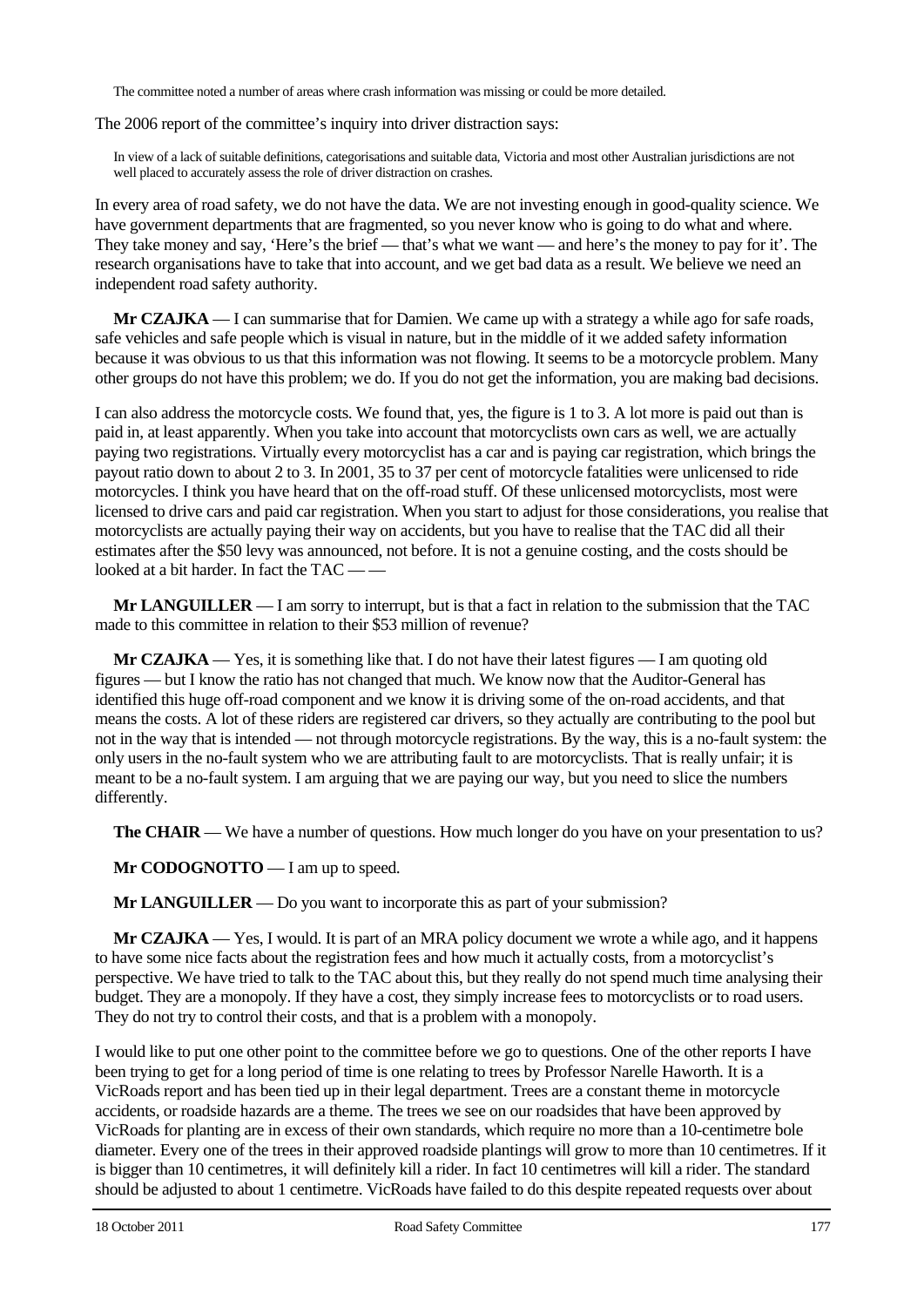20 years. We have submitted a letter identifying the documents, making the request and showing where they have resulted in fatalities.

**The CHAIR** — We will move on to some questions. We have already had some commentary in relation to concerns about lack of scientific research. There is a matter of contention regarding reliable data. You assert that reliable data is not published by the government, yet many of the submissions we have received include publicly available data. The question I put is: what do you mean by reliable data, so to speak?

**Mr CZAJKA** — Data is often not inclusive of all considerations — for example, you have just heard some stuff about front numberplates. I read the front numberplate information that I could get hold of, and it suggests it is talking about all numberplates and all non-identifications. In fact when we last looked at the issue we found that very few speed camera shots were taken from the front, so the problem really is obscured rear numberplates. We know that we have a large number of unregistered, unlicensed riders in the population; we suspect that may be driving the data. But the last time we dug these facts up we found that adding front numberplates to motorcycles would not increase detections dramatically, and in fact many car drivers also failed to be detected because of obscured front numberplates.

**The CHAIR** — Have you ever requested data from government and not been provided with it?

**Mr CZAJKA** — I think we have given you a couple of examples: the wire rope barrier report from MUARC and the Narelle Haworth report from VicRoads. We know that they are contentious reports and may have data that is not advantageous to VicRoads.

**The CHAIR** — How would you see the TAC police statistics and their methodology in the collection of data being remedied?

**Mr CZAJKA** — That is a good question. They have got only two people there doing research. They could add an extra person, and they could use research to drive programs rather than letting politics drive programs.

**Mr CODOGNOTTO** — And they could drop the concept of marketing. They do not need to market anything. They do not need market research companies.

**The CHAIR** — When you refer to cost-effective research you would take the marketing component out?

**Mr CODOGNOTTO** — Yes, it needs to be about finding out what the facts are and then using the facts to find a countermeasure to a problem. It should not be about having focus groups on something you want to prove.

**Mr CZAJKA** — If you can make this information available to independent researchers or make it freely available, then you improve decision making.

**The CHAIR** — Noted. Have you used FOI to try to track any of the reports that you have sought?

**Mr CZAJKA** — We were not able to use it on the MUARC one. The Narelle Haworth one was coming through VMAC. It was meant to come, but I still have not seen it. You have to know what you are asking for, and sometimes in these cases you often do not ask. You want a bunch of data and you want to analyse it and look for elephants in the room, such as off-road riders. A few years ago VicRoads identified that 38 per cent of their claims were coming from the off-road area. That was years ago. They were meant to do an analysis of it, but I have never seen it. Why not? Because it is not in their interest to do so. The Auditor-General identified a huge number of riders who simply are not covered by the scheme but should be.

**The CHAIR** — Yes.

**Mr CZAJKA** — They do not want to know about it.

**The CHAIR** — Moving on to wire rope barriers, what do you suggest road agencies do to make them better for riders?

**Mr CZAJKA** — The wire rope barrier report has identified that for starters they are not cost effective. I sent you a PhD study showing just that. I do not know whether that has made it into the committee's notes.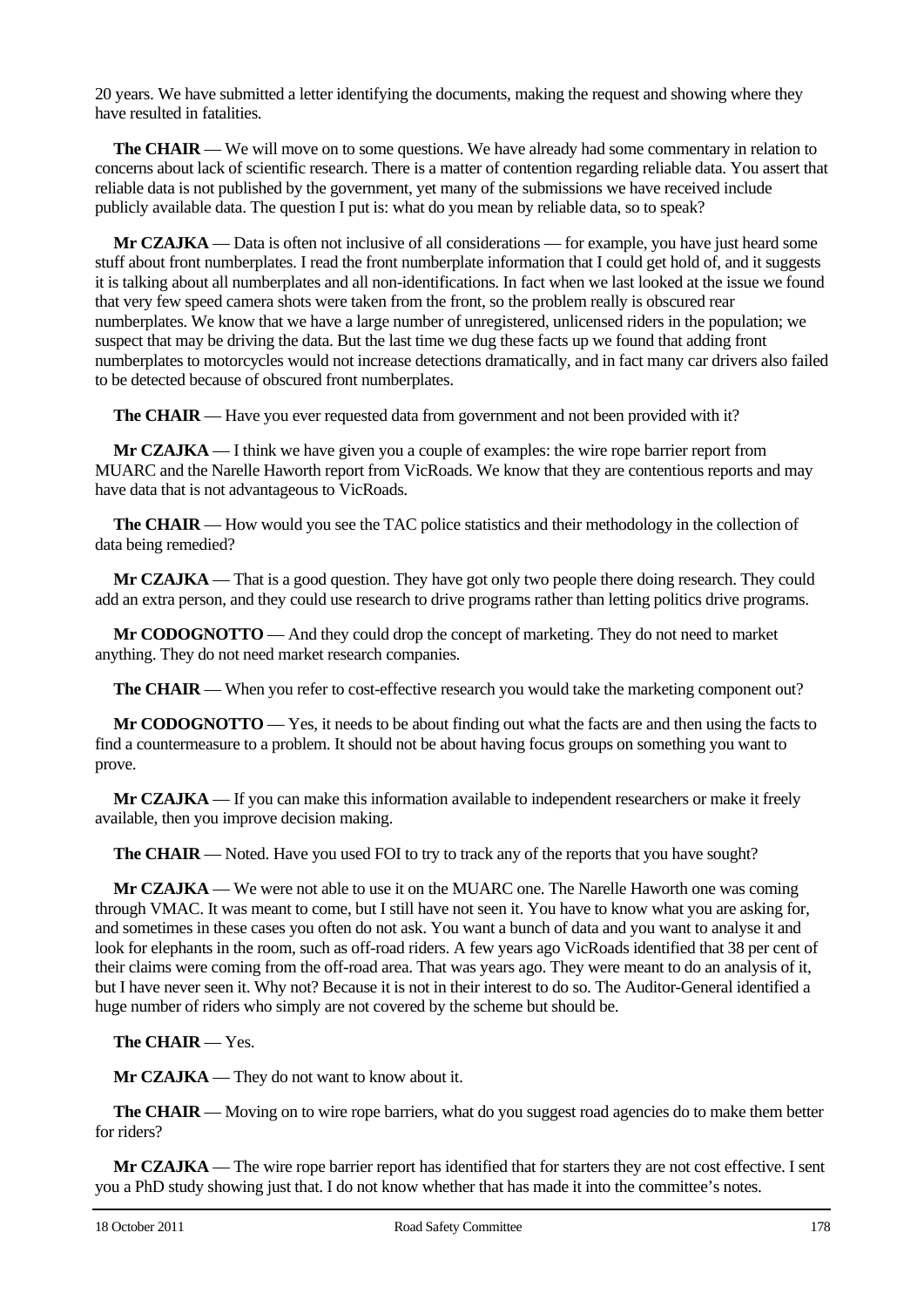**The CHAIR** — Yes, and I will make one quick footnote. All submissions should go via the committee through which it will then be presented to us and will form part of our reading material.

**Mr CZAJKA** — It was made to the Road Safety Committee.

**The CHAIR** — Yes, thank you. It has been received.

**Mr CZAJKA** — It is exactly what I have been saying for years. My background is accounting. I got the VicRoads costs for these barriers, and there is not much difference except when you consider whole-of-life costs. Nobody is costing whole of life; you double or triple the cost once you consider that. Wire rope barriers are not cost effective. How can you improve? You can move it further away from the road.

**Mr CODOGNOTTO** — Let me put in this one from the 2005 inquiry into crashes involving roadside objects:

The committee found 9 metres is no longer world's best practice for the minimum clear zone for high-speed, high-volume roads, such as freeways, and has recommended that this be increased. Clear zone width should also be reviewed...

What motorcyclists need are run-off areas. It is proved virtually every day of the week on racetracks. I have a little bit of a video to show.

**Mr CODOGNOTTO** — It is silent, but you will see people coming off at high speed wearing the right gear; they slide, and they get up. Some of these are pretty horrendous crashes at 200 kilometres an hour, but it shows you that if you come off at freeway speed, let us say 95 k, and you are sliding on the bitumen, your bike is sliding over there and you come up against wire rope barriers, it is like being hit by a baseball team all with bats, because the posts are what do the damage and you generally hit them at an oblique angle. So you clatter down. That is what kills people.

**Mr CZAJKA** — It is the sudden stop that kills you.

**Mr CODOGNOTTO** — If you put your barrier right down the middle, then you have got run-off area — in other words a wide median, like on the ring road. It is better for car drivers and certainly better for motorcyclists.

**Mr CZAJKA** — The other simple solution is to simply remove hazards rather than install barriers, and it is a solution that is underutilised by VicRoads. They have got a preference for installing barriers over removing hazards. By hazards I mean trees, because often the tree is the hazard.

**Mr LANGUILLER** — Is that not what is used in professional races and so on?

**Mr CZAJKA** — You will not see trees at a race circuit. You will see all the best practice. By the way, I think we influenced best practice on all the racetracks. We pointed out that the paint on the roadsides was slippery; they changed it and made it more high friction so that people would not slip on it. They removed all of their hazards. They created nice big open zones. We have used some of their ideas as well, I might add. These riders are coming off at huge speeds and not suffering much of an injury.

#### **Video shown.**

**The CHAIR** — I appreciate the effort you have gone to to show us some material, and we will watch it as it comes up. We are going around the track now.

**Mr CODOGNOTTO** — This is fairly old footage, but the principle is the same: if you have run-off areas, as recommended in this 2005 report, then you have a far higher chance of survival. Look: he may not be happy, but he is not lying there motionless.

**Mr CZAJKA** — Riders usually come off at very shallow angles, so in fact 9 metres for us is actually quite okay. Cars tend to go off at slightly sharper angles. Some of this stuff is at 200 or 300 kilometres.

**Mr CODOGNOTTO** — The other point is that the rider and the bike separate when they are down.

**The CHAIR** — One of the riders got up. What happened to the other fellow?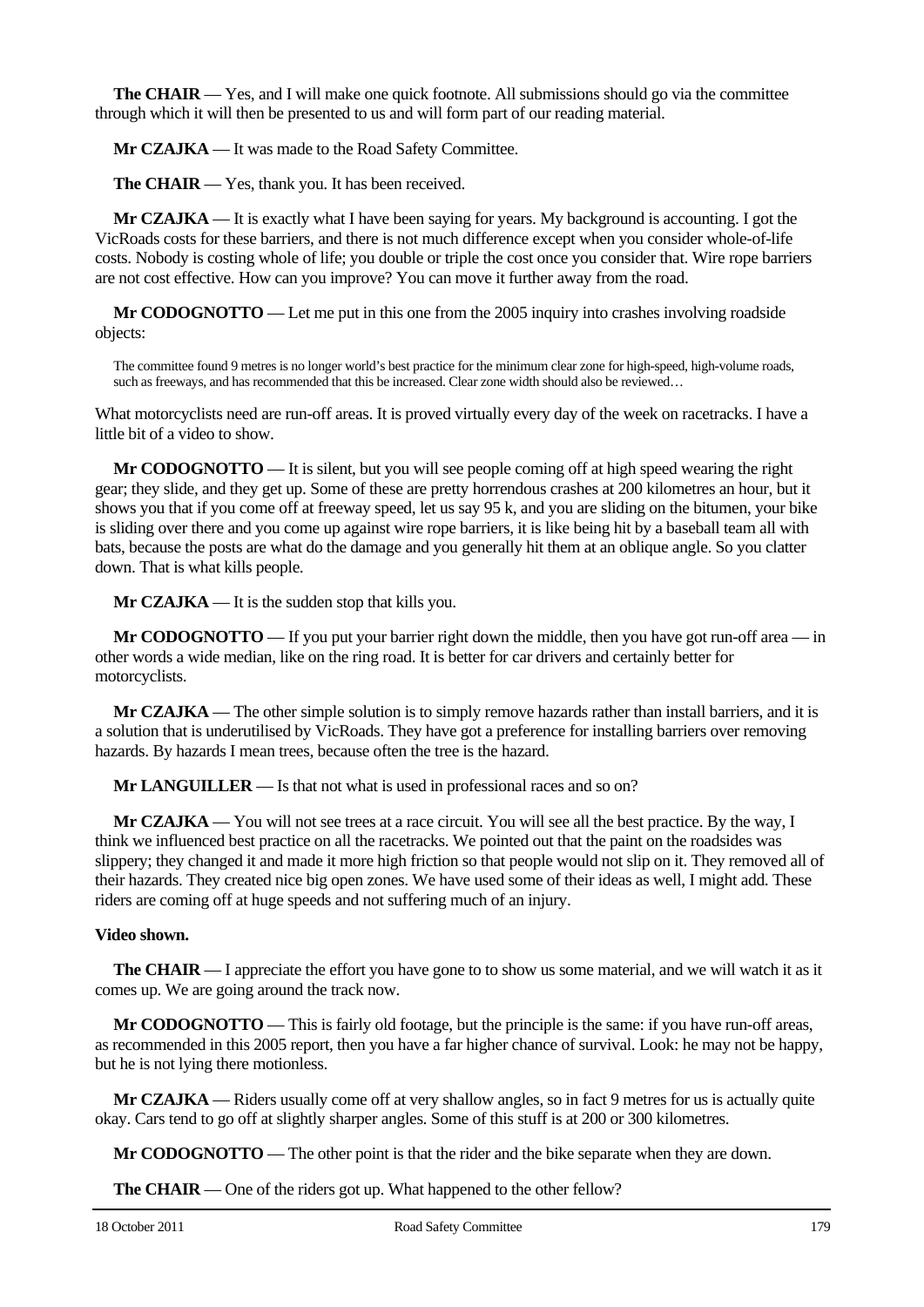**Mr CODOGNOTTO** — There were no serious injuries like broken bones in that race.

**The CHAIR** — Thank you. The point has been well illustrated, and we note the 9 metres recommendation.

**Mr CZAJKA** — I would like to add one other point. We consulted with Claes Tingvall at MUARC, when he was the director, and he suggested that the posts did not in fact have to be so strong. All they are there for is to hold up the rope. They can be quite flexible, and I believe the committee has received a submission on that.

**The CHAIR** — What about some sort of cover over the posts?

**Mr CZAJKA** — That helps.

**Mr CODOGNOTTO** — In theory it sounds good. On Armco you can cost effectively put a skirt down the bottom, and it works because it makes a smooth surface to slide on. We are the wire rope capital of the world. Other countries are backing out of the stuff because they have suddenly worked out how much it costs — —

**The CHAIR** — Which other countries?

**Mr CODOGNOTTO** — Norway has banned them entirely. I understand France will not put any more in but that what is in stays. If you look at the Tour de France or any of the live — or not even necessarily live shows from North America or Europe, when they show you roadways you never see wire rope. It is just not there.

Here is a good one to ask VicRoads. You can ask VicRoads two questions that ought to be simple accounting: one, in the last year how many kilometres of wire rope barriers did you install? And two, how much did you spend on it? They are very easy questions.

**The CHAIR** — We can follow that through.

**Mr CODOGNOTTO** — We have been asking for years.

**The CHAIR** — We will note that and we can follow it through.

**Mr LANGUILLER** — If I may, just before you move, you have given me this DVD.

**Mr CODOGNOTTO** — Yes.

**Mr LANGUILLER** — You gave me the DVD in the course of a conversation we were having off the record in relation to an exercise on a DVD that I saw at a recent conference. It shows trials of four-wheel drives running into wire ropes and shows allegedly the benefits of the wire ropes as distinct from hard surfaces. What is this DVD, and is it part of your submission? Do you want to incorporate this into your submission?

**Mr CODOGNOTTO** — Yes, the first part is the original sales promotion that we were given by VicRoads to show us that the wire rope worked — it stopped trucks; it was wonderful. It was brand-new gizmology and they loved it and were going to buy it, regardless of our concerns. They have used a lot of things in that sales promotion that are just false. For example, it says in there that they had the English Motorcycle Action Group's permission to say that they support wire rope. When we rang them in England and said, 'Did you know they are using your logo on that thing?', they were furious; they were going to sue them. I do not know whether they ever did.

The second part of that is very important to note, because it is not just motorcyclists that that stuff is killing. At the end of that wire rope barrier, you will see one of many horrendous crashes involving cars — in that case, a truck going straight across a wire rope barrier at Yatala in Queensland in 2006 and ploughing head-on into oncoming traffic. One woman driving a ute was killed and the ute was cut in half; eight other people went to hospital in serious conditions, all in cars; and six cars were destroyed outright, wrecked. When the chief engineer of RACQ, John Wikman, got up on national television and said, 'This stuff doesn't work, we should replace it', it was not even 24 hours and you could not get him on the phone; he just disappeared. Then the minister got up and said, 'Oh, well, no barrier would have stopped that crash', which is the same thing they said at the Burrumbeet fatal crash with a four-wheel drive and wire rope barrier — 'No barrier would have stopped that vehicle'. How do they know? Where is the data? Where is the proof?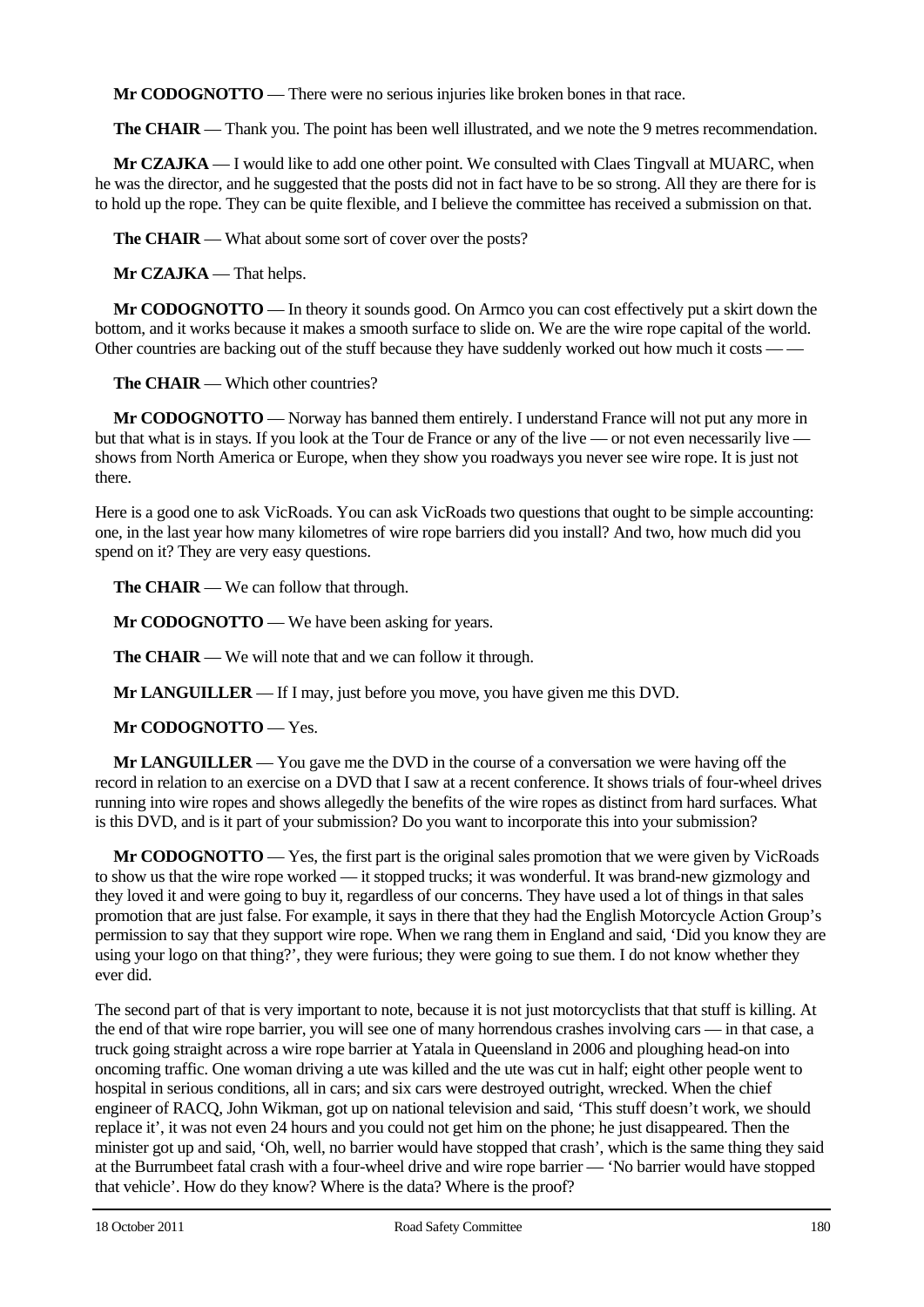**Mr CZAJKA** — Concrete barriers would have stopped those crashes.

**Mr CODOGNOTTO** — Absolutely.

**Mr CZAJKA** — And they are not harmful to motorcyclists.

**Mr LANGUILLER** — Thank you for that. Through the Chair, if we may incorporate the DVD.

**Mr CODOGNOTTO** — I get quite passionate about wire rope.

**The CHAIR** — Thank you, Mr Codognotto. I would like to run through a couple of questions quickly, with the forbearance of my colleagues, so we can meet our timing objectives. You mention support for an independent road safety authority. The question I put to you is: how might that differ from current arrangements, so to speak? I would like to invite a bullet point answer or for you to take some time to define it in more detail, which we can take in writing from you later on. We can review it if it is addressed to the committee. One issue is the independent road safety authority. Is there any 10-word marked difference that that authority would reflect, as opposed to the current arrangements?

**Mr CZAJKA** — Currently there is a conflict of interest between the people gathering information and those responsible for our roads. They do not want to be sued for what is going on, so often they manage information to reflect positively on themselves. That is not necessarily in the best interests of road users.

**The CHAIR** — Thank you. So independent data gathering?

**Mr CZAJKA** — Yes.

**The CHAIR** — The next question is in relation to the safety levy. How could that be used in different ways now which might be of benefit to riders?

**Mr CZAJKA** — The document I gave on how to train riders — and drivers, I might add — to improve risk management would be one very cost-effective way to do that. Because it is one thing we have not really addressed. We have not addressed virtual reality or how to train people without putting them in risky situations. It is a very simple one to do and there is lots of documentation.

**The CHAIR** — Can you just expand on that a little bit more?

**Mr CZAJKA** — If you can show a rider what a dangerous situation looks like and how to respond to that situation safely, then every time they go out on the road and they see similar situations, they are practising that skill.

**The CHAIR** — Thank you; that is all I need. You note that VMAC is a body dominated by the TAC, police and VicRoads, which discouraged programs that encourage motorcycling. Can you name any specific examples of where VMAC has discouraged programs that might encourage motorcycling?

**Mr CZAJKA** — For starters, does VicRoads have specific programs? I do not know.

**Mr CODOGNOTTO** — It is more subtle than that. It discourages input that might develop programs that might encourage motorcycling. Once upon a time they actually had the policy of not to do anything that could be construed as encouraging motorcycling in case people took it up. That is not me saying that; that was published in the *Age* and it is in our submission. The rider training people put that up. That is a fact of life: they had that policy. They said they got rid of that policy, but when we try to have input, the doors are closed. The policy is still there.

**Mr CZAJKA** — Could I add one? VicRoads is only responsible for roads, but we know that a large number of injuries are coming from off-road areas, so it did not want to deal with it. We even got a letter many years ago from a surgeon — possibly the one who came in earlier — asking us to do something about it, but we never followed it up. I did, but nobody wanted to follow it up. We had to go to the Auditor-General to get him to review the situation. It was me and Damien who did that.

**The CHAIR** — To follow up which situation, sorry?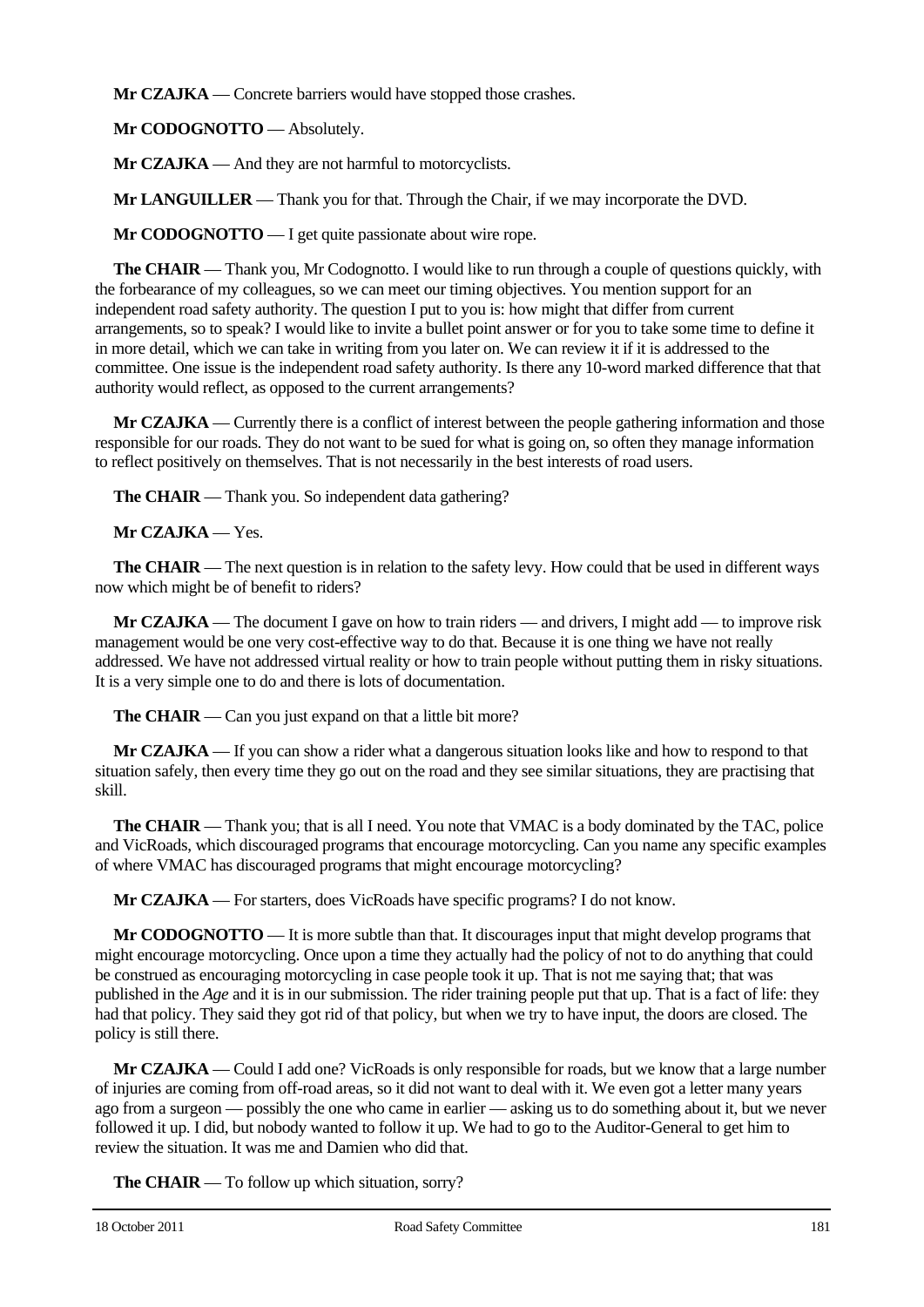**Mr CZAJKA** — The situation of off-road riders and hospital data. One of the places we cannot get hold of timely data on is hospitals. It is the same with the TAC; we really do not get much of its data. We have some that it puts online, but there are more questions which should be asked, which go to the heart. These are often financial questions, and some of the data is a little bit sensitive for the TAC.

**Mr CODOGNOTTO** — An independent road safety authority would have the authority to ask those questions and get them answered. As individuals who are basically just road users, we do not have the authority -

**Mr LANGUILLER** — Sorry, if I may, VicRoads may put to you that it is questionable as to whether it is responsible at all for off-road areas.

**Mr CZAJKA** — They are not.

**Mr CODOGNOTTO** — But we do not even get to have the debate.

**Mr CZAJKA** — They are not responsible, but the fund that was set up was meant to be for all riders, and the problem is that off-road riding is driving much of the on-road accidents particularly because we have reclassified many tracks as roads.

**Mr CODOGNOTTO** — The off-road statistics inflate the on-road statistics, so we get a distorted image and we get draconian proposals that are not based on good, hard facts.

**Mr CZAJKA** — No, and people are not interested in looking because it is not in their best interests.

**The CHAIR** — Thank you. My colleagues have a couple of questions.

**Mr ELSBURY** — Just on a theme you have probably heard, considering you have been here for the majority of the hearings so far: would you support a brief motorcycle training course for drivers to understand the exposure that a motorcyclist has?

**Mr CODOGNOTTO** — The way it used to work in Victoria was you could get a motorcycle learners permit at 16 years and 9 months and a car learners permit at 17 years and 9 months. So most people went: pushbike, small motorbike, car — and that was the system; there was no formal rider training. Yes, as a rider trainer said, they do not have the resources to train every car driver. But the more car drivers who will do a course, the better off we are going to be. You have said that you notice bikes more now. If we can just get a good percentage of car drivers to notice us more, we will be better off.

**Mr ELSBURY** — Having said that, though, I have had incidents recently where I have not seen the bike because the rider has done something.

**Mr CZAJKA** — It is a two-way process.

**Mr ELSBURY** — Exactly. I am sure I have seen a bike changing lanes in the middle of an intersection, which is just something you are not supposed to do at all, and then decide to lane split and do warp factor 5 to go through traffic.

**Mr CODOGNOTTO** — What I would say to that is that — —

**Mr ELSBURY** — That leads on to my next question, actually. About the Reduce the Risks campaign, you noted that you feel that is putting a lot of weight on motorcyclists. But by the same token, there is also the Wipe Off 5 campaign that would, by the same instance, suggest that every single motorist is a leadfoot and is going to run down any pedestrian within a 500-metre radius. You accept that it is a two-way street of trying to convince all road users to reduce the risks that are on the road and respect one another's space.

**Mr CZAJKA** — It would be nice if the risks were portrayed realistically. Currently one of the areas they have highlighted is lane splitting at speed. The TAC has presented absolutely no evidence of this. They have tried in the past, but I have seen no evidence that that is one of the risky things to do. Let us target the things that actually are causing the accidents rather than the ones that are perceived to be risky or perceived to be causing accidents.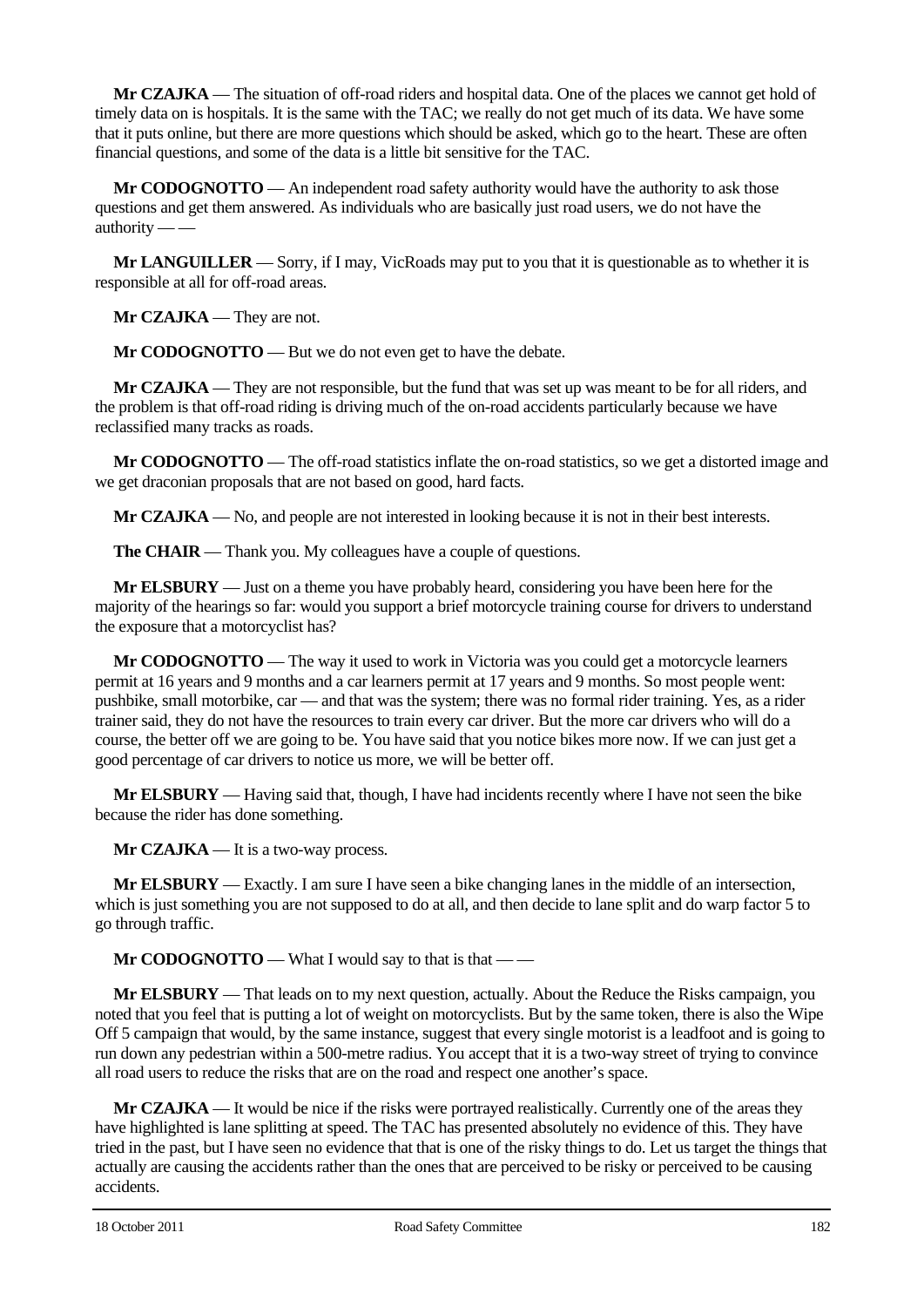**Mr CODOGNOTTO** — There are expert riders who have said that that particular advertisement — you have probably seen it — where the bike 'high sides', as they call it, and the rider goes into the front of an oncoming van, was set up more to win an Academy Award for shock horror than it ever was about a real situation. It is nonsense. I would rather the money was spent at the Alfred hospital, but if you are going to do something and spend all of that money, at least get the information and do it right.

**Mr ELSBURY** — I went up to the bushfire recovery. When we were there trying to help out with fences and everything being fixed the police were dragged away from where we were to deal with a single-vehicle motorcycle accident. He just took the corner too hot.

**Mr CODOGNOTTO** — How do you know it was single vehicle?

**Mr ELSBURY** — It was single — the skid mark was straight ahead, straight off the edge.

**Mr CODOGNOTTO** — He wasn't avoiding something?

**Mr ELSBURY** — He was going straight on.

**Mr CZAJKA** — A large number of motorcycle accidents involve another unknown thing or vehicle. I have a friend with a photograph of her tank with a tyre mark on it, and it went down as a single-vehicle accident.

Before you close, I did a little bit of costing on front numberplates a while ago, looking at some of the data that probably was not presented. These are slightly old figures, but the general gist should be of interest to the committee.

**The CHAIR** — In two sentences, summarise the general gist so that we can refer to it and we can pass it through.

**Mr CZAJKA** — The general gist is that speed cameras shoot from the back, not from the front. Virtually none shoot from the front. If they were to do something, the cameras possibly should shoot from both directions, in which case it would not be any inconvenience.

**The CHAIR** — You have raised a good point. We can write to the police and get an answer to that question.

**Mr LANGUILLER** — I just have one comment to put to you. I refer you to the Road Safety Act 1986, section 3, page 35. It reads as follows:

road means—

- (a) an area that is open to or used by the public and is developed for, or has as one of its main uses, the driving or riding of motor vehicles; or
- (b) a place that is a road by virtue of a declaration under subsection  $(2)(a)$ —

but does not include a place that is not a road by virtue of a declaration under subsection  $(2)(a) \dots$ 

You suggested that VicRoads is not responsible for off-roads. I am not legally trained, but on my reading of it I think it is clearly the case that VicRoads is responsible for off-roads. I cannot read it any other way.

**Mr CZAJKA** — No, it says only tracks, but riders do not actually ride on most — —

**Mr LANGUILLER** — It says 'an area that is open to or used by the public and is developed for, or has as one of its main uses, the driving or riding of motor vehicles'.

**Mr CZAJKA** — It has to be declared, usually. Open space is usually not considered road or covered by the TAC, but if it is a track that is declared, they pay for it. But your point is taken. It could be interpreted that way. The point is I do not think it has been.

**Mr LANGUILLER** — That is a different question — not by them.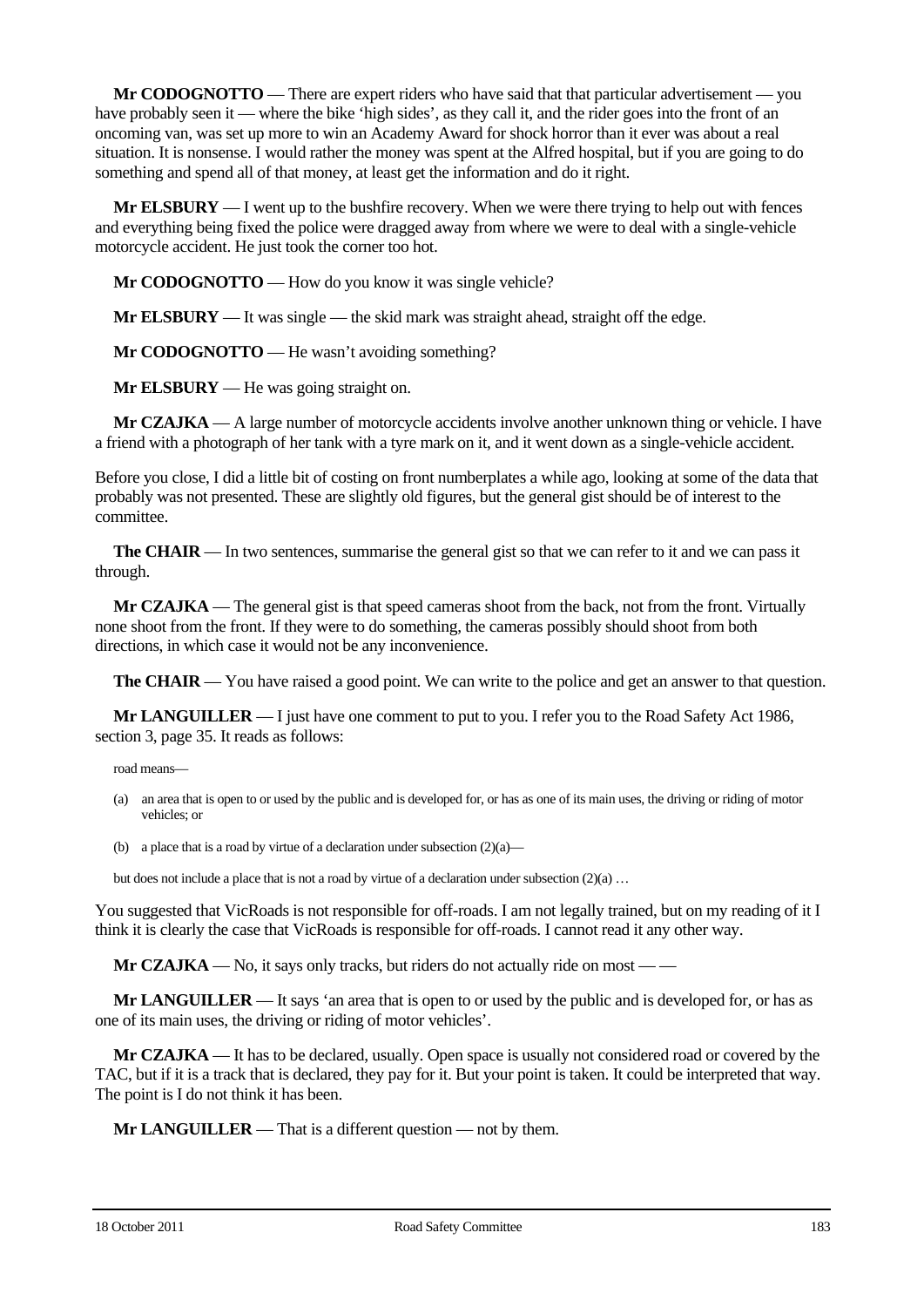**The CHAIR** — It is an interesting point you rise. I appreciate Mr Languiller's insight as well. We might make it a focus of comment or analysis further, because sometimes the riders go off-road as well, so to speak not on a track, not on a road, but making their own way through the bush.

**Mr CZAJKA** — When they are thinking 'off-road' they often include tracks, except that tracks are often now deserted roads, and they do not realise that. It works to the TAC's detriment, but it certainly should be within the realm of VicRoads, and they have not been interested in doing anything about this. These roads are often under the control of Parks Victoria or other authorities, and VicRoads does not want to get involved. In fact we had a fatality in Albert Park a while ago where we found out Parks Victoria did not have to adhere to any of the road design guidelines, and that resulted in a fatality.

**The CHAIR** — Michael, we are getting a cue from the back somewhere that time is nearing an end. Thank you for your time. You will get a copy of the Hansard transcript. If there are other issues that need to be addressed by us as a committee, we are happy to maintain a dialogue with you. We appreciate the time that you have given to this matter. Mr Perera, I heard, would like to make a comment.

**Mr PERERA** — I have a quick question. The TAC may have, but VicRoads has no responsibility for back roads, does it?

**Mr CZAJKA** — No, if it is a gazetted road it is a road, but VicRoads is not interested in what they consider trail bike riding. We could not get them interested.

**Mr PERERA** — VicRoads have designated roads which they have responsibility for.

**Mr CZAJKA** — Yes.

**Mr PERERA** — Even with back roads normally they have the responsibility. VicRoads do not have any responsibility, but the TAC do.

**The CHAIR** — I suggest that this is a discussion we could have beyond here.

**Mr CZAJKA** — The TAC should, but the Auditor-General's report says they do not. Most of the people were not covered. It is a useful point, though.

**The CHAIR** — Please feel free to continue that debate with Mr Perera, and feed it back into us here so that we do get a more finely tuned resolution of a matter that should be determined on a precise factual basis, so to speak.

**Mr CZAJKA** — The Auditor-General's report gives those figures, and they are huge. It is a huge elephant.

**Mr PERERA** — That is not VicRoads.

**The CHAIR** — We do not want to leave any elephants in the room on that particular topic.

**Mr CZAJKA** — I understand the committee has taken it on board.

**The CHAIR** — We have taken it on board and will rely upon our clear-minded research staff to analyse it further. Thank you for your time.

**Mr CODOGNOTTO** — I would like to leave those documents. They cover the issues we have been discussing. I would like to thank the committee very much for giving us so much time.

**Mr LANGUILLER** — For incorporating *Yes, Minister* as well.

**The CHAIR** — We do not have any Hackers on this particular committee.

**Mr CODOGNOTTO** — It is not the Hackers you have to worry about, it is the Sir Humphreys. Jim Hacker was a good-hearted man.